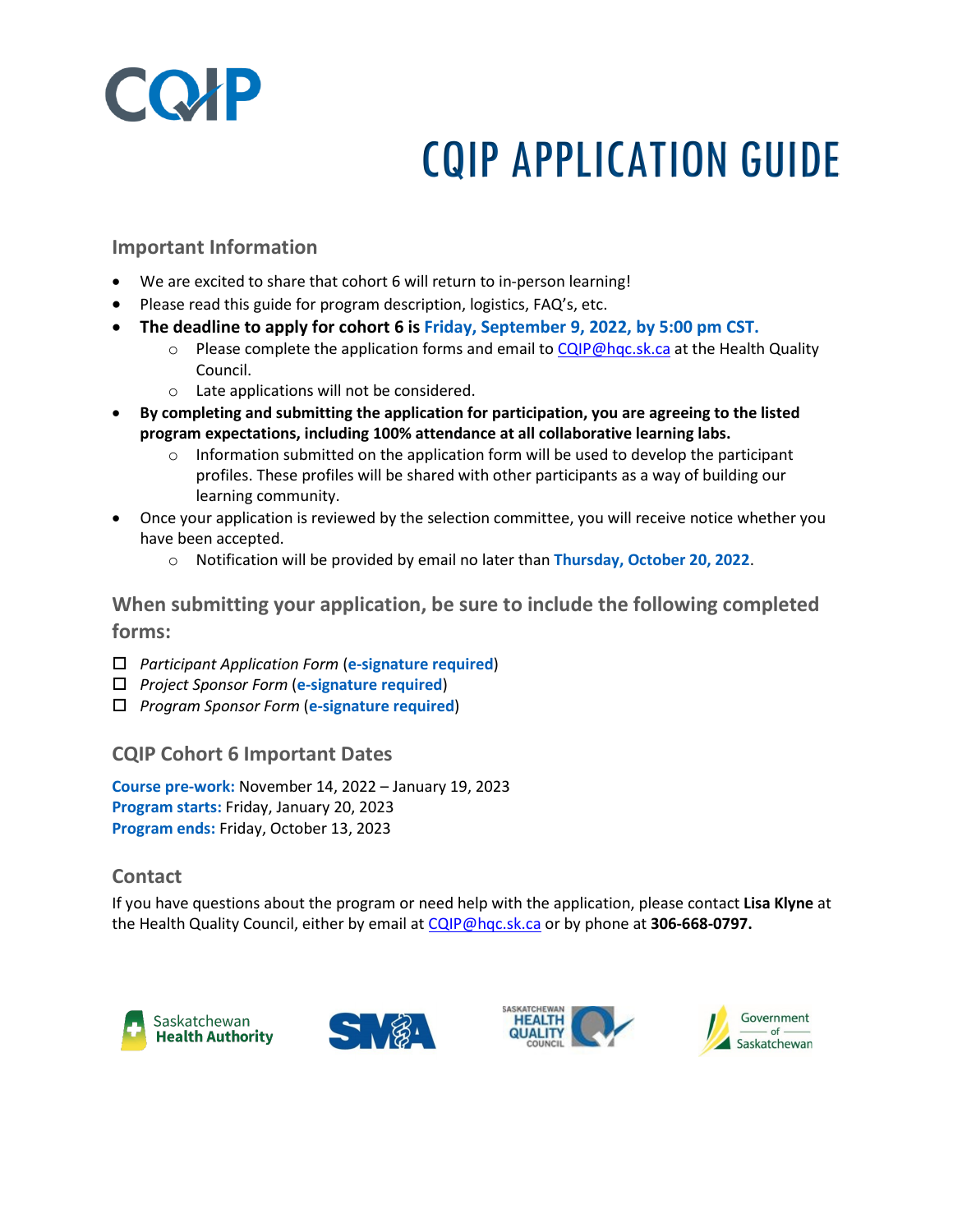## **Table of Contents**

<span id="page-1-0"></span>

| <b>Table of Contents</b>               | 2  |
|----------------------------------------|----|
| 1.0 Program Overview                   | 3  |
| 2.0 Participant Profile                | 3  |
| 3.0 Participating in CQIP              | 4  |
| 4.0 Program Learning Intents           | 6  |
| 5.0 Guiding Principles                 | 10 |
| 6.0 Cohort 6 Program Components        | 11 |
| 7.0 Curriculum Overview                | 12 |
| 8.0 Program Schedule/Key Dates         | 12 |
| 9.0 Project Information                | 14 |
| 10.0 Program Materials and Resources   | 17 |
| 11.0 Sponsor Selection                 | 17 |
| 12.0 Frequently Asked Questions (FAQs) | 18 |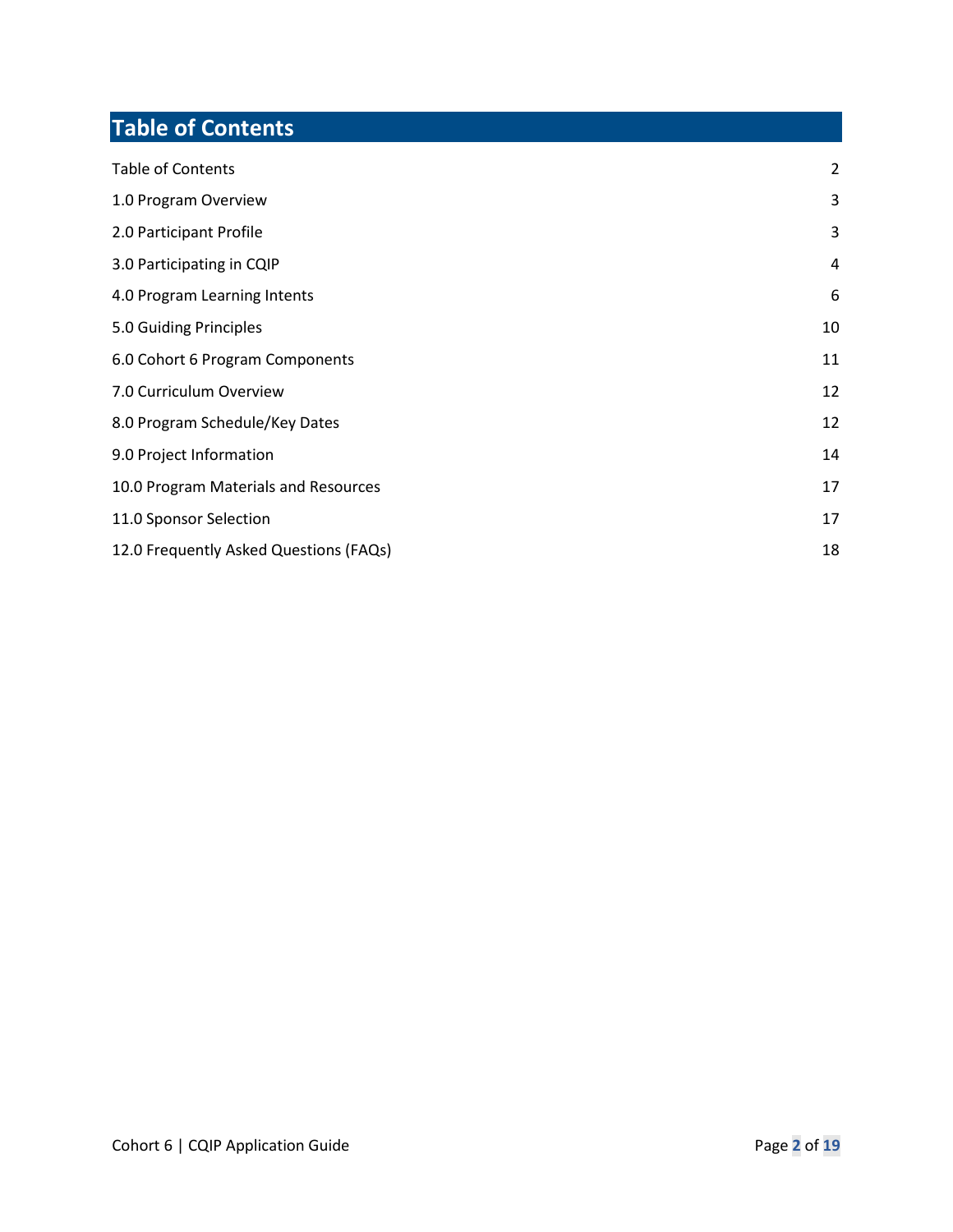## **1.0 Program Overview**

#### **1.1 What is the Clinical Quality Improvement Program (CQIP)?**

CQIP is a 10-month course designed to build capability in leading improvement work, with a particular focus on **clinical** quality improvement projects. The program includes a mix of theory and experiential learning, along with individual coaching and a community of practice. This is a sister program to the internationally recognized former mini-Advanced Training Program, which was developed by Intermountain Healthcare system (based in Utah). It has been adapted for the Saskatchewan health-care system.

#### **1.2 What is clinical quality improvement?**

The American College of Medical Quality provides the following working definition of clinical quality improvement:

*"Clinical quality improvement is an interdisciplinary process designed to raise the standards of the delivery of preventive, diagnostic, therapeutic, and rehabilitative measures in order to maintain, restore or improve health outcomes of individuals and populations."* 

Participants in the course must identify and lead a hands-on improvement project that fits this definition of clinical quality improvement. *Please see section 9.1 for more details regarding project selection.* 



## <span id="page-2-0"></span>**2.0 Participant Profile**

#### **2.1 Is cohort 6 of CQIP for you?**

This cohort of CQIP is for you if you:

• want to develop the capability for facilitating and leading successful clinical quality improvement initiatives in your own setting.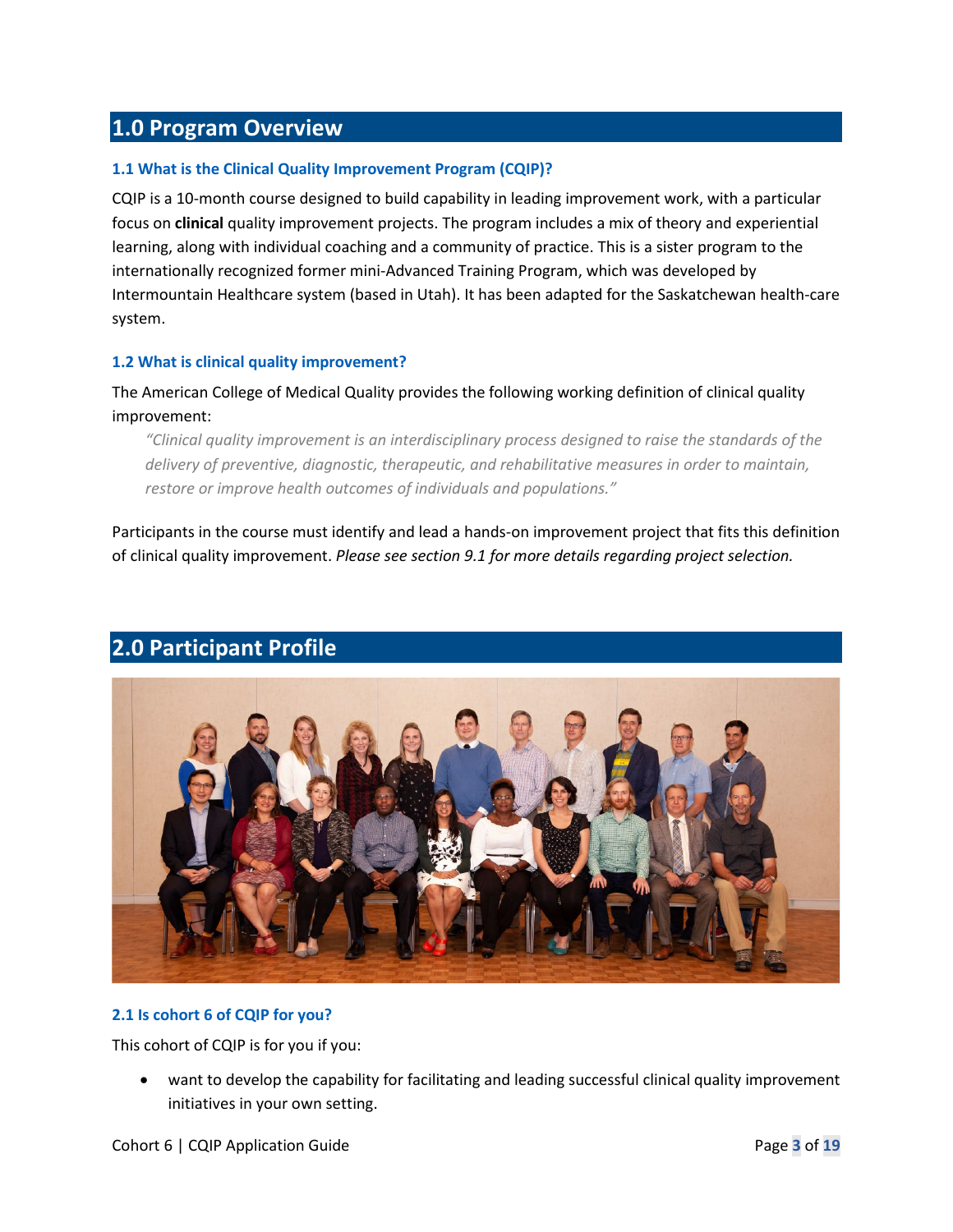- want to enhance your ability to effectively support practice-level, organizational, or provincial initiatives focused on clinical improvement.
- wish to deepen your knowledge of measurement for improvement, with a particular focus on variation and statistical process control, and
- wish to further develop your ability to lead, nurture, and engage teams in improvement.

This program is designed for clinicians who are **actively practising** in a **clinical context or setting** (i.e., clinical work is the primary role – at 0.5 FTE or more). This program has been designed with physicians as the primary target learning group; however, other clinicians are welcome to apply. Clinicians and project support (e.g., measurement analysts, improvement specialists, etc.) can participate in the program as part of a physician-led team. While participants do not require specific previous quality improvement experience to take this program, some exposure to quality improvement approaches and methods is recommended, as some concepts are more advanced.

This program is for **all care settings** – including long-term, community, acute and primary care. While the focus is on clinical quality improvement, the knowledge and skills developed through this program can be applied to a diverse range of improvement projects.

#### **2.2 Faculty and Coaches**

Throughout the program, participants will be supported in their learning by faculty and in their project work by coaches. Faculty include provincial, national, and international experts who have a background in clinical quality improvement. Once accepted to the program, participants will be matched with a coach. Participants are required to have regular coaching check-ins throughout the program.

## <span id="page-3-0"></span>**3.0 Participating in CQIP**

The Clinical Quality Improvement Program is an intense learning experience. **It requires a commitment of time and resources from participants, as well as their respective organizations.**

#### **3.1 Costs**

There is currently no tuition charged for this program. Program costs are subsidized through a partnership of the Health Quality Council (HQC), the Saskatchewan Medical Association (SMA), and the Ministry of Health. **To respect this funding arrangement, 100% attendance at all collaborative learning labs is mandatory.** 

Funding is available through a partnership with the SMA to reimburse **practising physicians**[1](#page-3-1) for time spent in program activities, as outlined below:

• **Collaborative Learning Lab Participation and Peer Feedback and Coaching.** Participants may be reimbursed for up to 72 hours of collaborative learning lab time (a total of nine – 8-hour collaborative learning lab days) at a rate of \$150.00/hour.

<span id="page-3-1"></span><sup>&</sup>lt;sup>1</sup> Resident physicians are reimbursed at 50 per cent the rate of practising physicians (i.e., \$75.00/hour).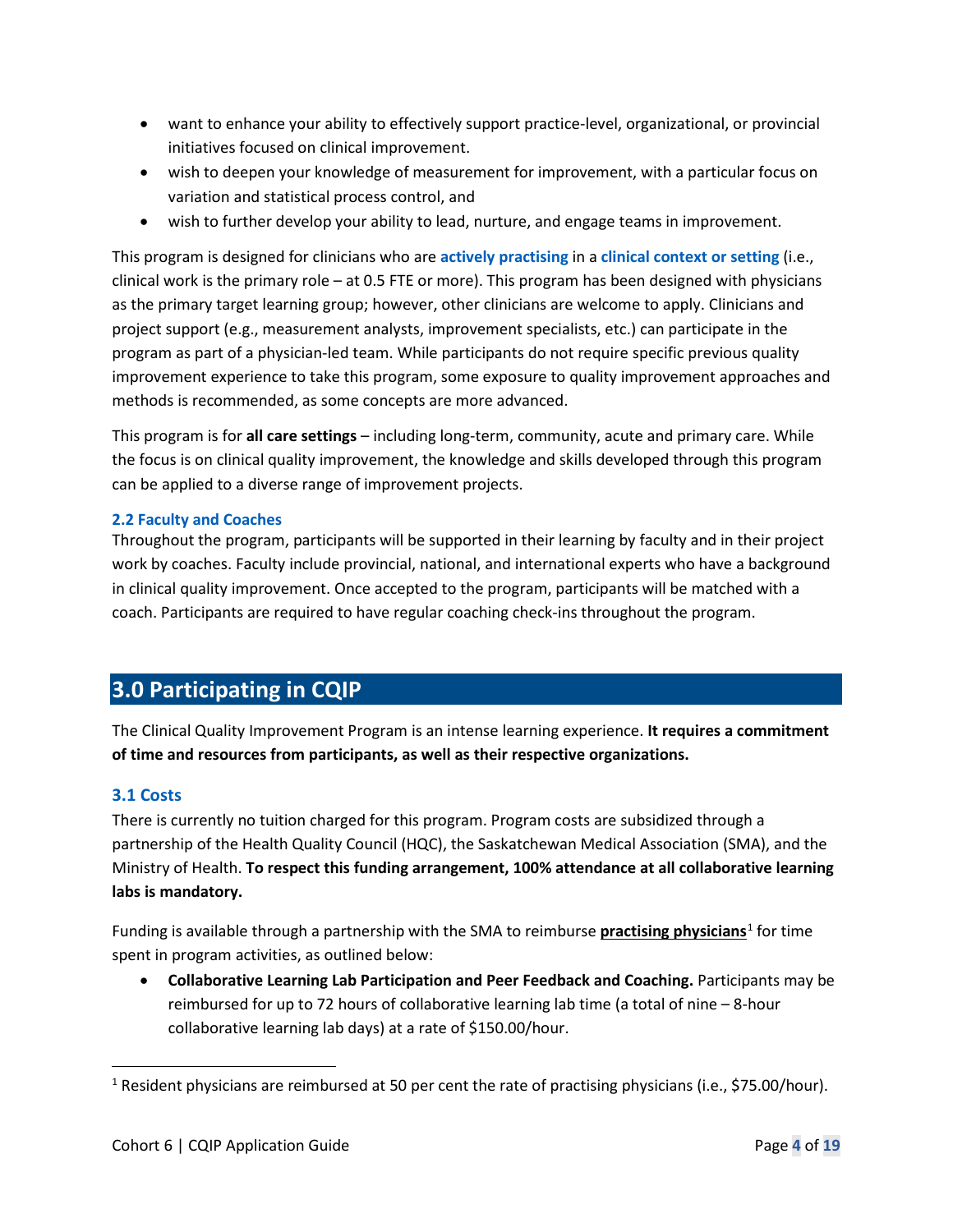- **Online Learning.** Participants may be reimbursed for up to 40 hours of online learning time at a rate of \$150.00/hour.
- **Coaching Sessions.** Participants may be reimbursed for up to 8 hours of coaching time at a rate of \$150.00/hour.
- **Project Work.** Participants may be reimbursed for up to 64 hours of project work time, at a rate of \$150.00/hour.

**Non-physician participants** should work with their sponsor to ensure support is in place for full participation in the program. Participation costs may include textbook and software purchases.

*Please note:* All participants must cover their own costs for travel and accommodations, as well as meals not provided during the collaborative learning lab sessions.

#### **3.2 Time and Human Resources**

Participants will need dedicated time to support their project teams, complete assignments, and attend collaborative learning labs.

- The approximate time will be 0.1 FTE.
	- $\circ$  During the pre-work stage, participants should expect to spend approximately 5 hours/month on project development and reviewing the online materials.
	- o During the learning action periods, participants should expect to spend approximately 4-5 hours/week on project work.

#### **3.3 Expectations for Active Participation**

- **Participants are expected to attend and fully engage in all collaborative learning labs.**
- **Participants who miss collaborative learning lab sessions** (for reasons other than family, inclement weather, or medical emergencies) **may be asked to discontinue the program.** 
	- o These participants may also be denied reimbursement for related program activities.
- Participants are expected to share progress on their clinical quality improvement projects with their sponsor(s), faculty, and coach – as well as with their peers.
- It is expected that participants will bring their successes and challenges forward to the group. In return, participants are asked to give feedback to their colleagues through collaborative learning labs and online discussion forums.
- Participants should be prepared to give presentations. This teaching will involve both presentations to other participants (at collaborative learning labs) and as opportunities present themselves externally.
- An important aim of the program is to develop provincial capability for leading clinical quality improvement. As such, graduates are expected to give back to the learning community. For example, graduates might be asked to be CQIP coaches, faculty, or to provide feedback on program improvements.
	- o There might also be other options such as being involved in related research, conference presentations, or other opportunities.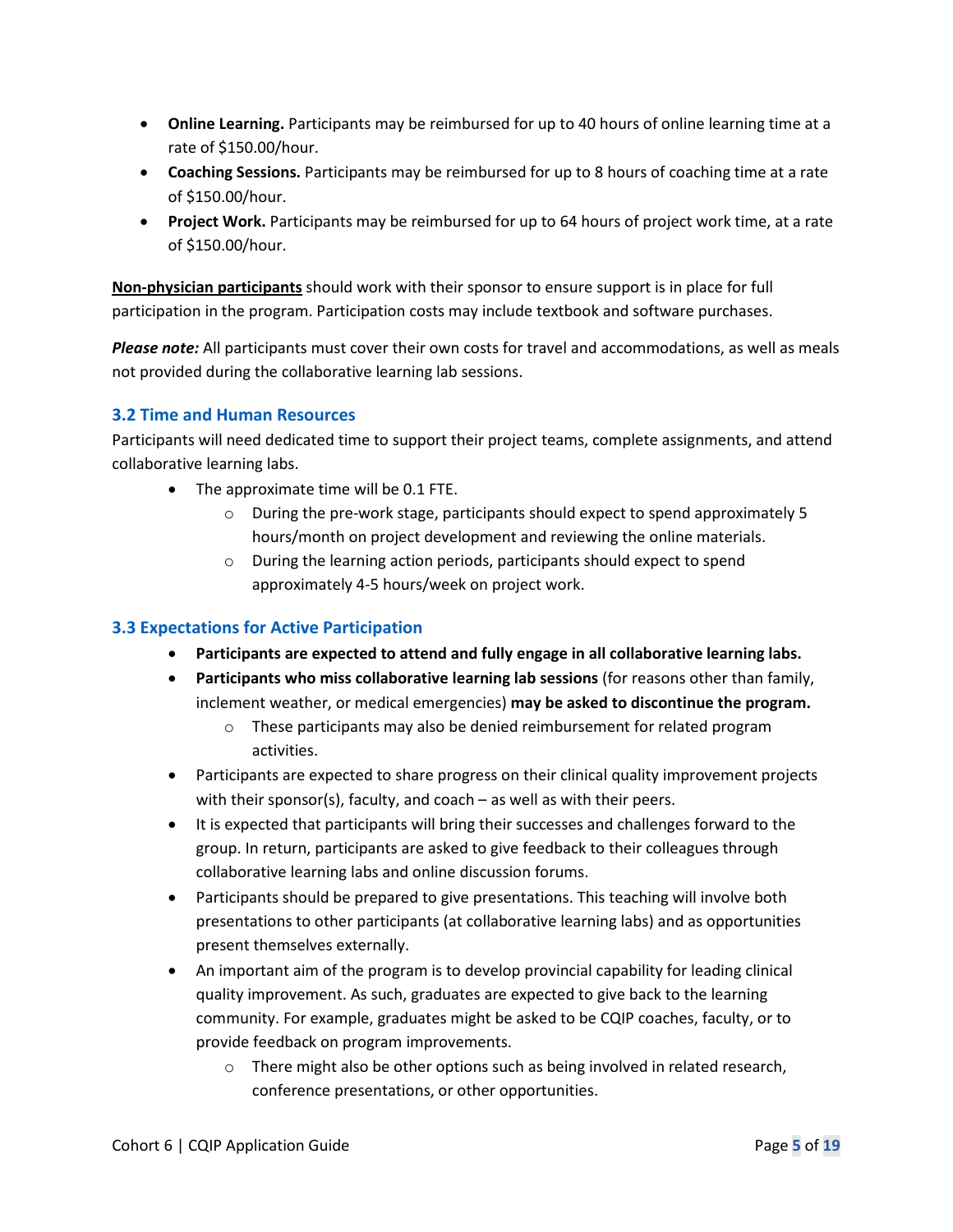o **It is expected that participants will take on a role within the Clinical Quality Improvement Program (coaching or faculty, or both) within two years of graduating from the program.**

## <span id="page-5-0"></span>**4.0 Program Learning Intents**

#### **4.1 Program Aims**

By the end of the program, participants will be able to:

- **Lead and facilitate** clinical quality improvement.
- Apply the skills necessary to **implement and teach** clinical quality improvement tools and methods to others.
- Serve as **internal consultants and coaches** on clinical quality improvement work.

To achieve these aims, the program is organized around four key themes:



Throughout the course, these themes will continue to build on each other. Rather than being viewed as separate components, they should be considered as an integrated set of concepts and philosophies.

#### **4.2 Program Learning Goals**

**1) Quality improvement in the Saskatchewan health-care system**

This theme explores the context for clinical improvement in Saskatchewan. By the end of the program, participants will be able to:

- Describe the current context of the Saskatchewan health-care system.
- Understand how quality improvement approaches can help mitigate challenges to providing quality care.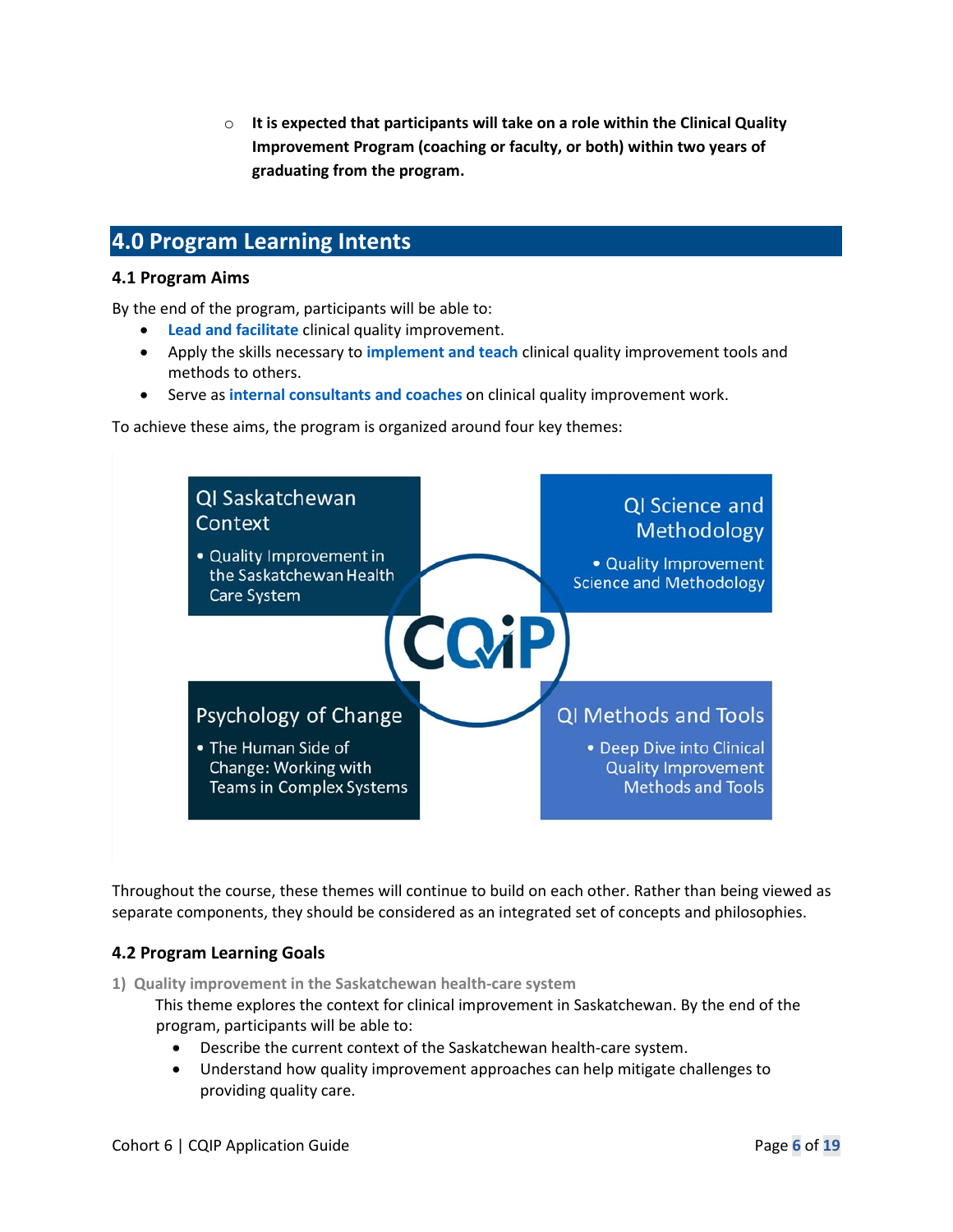- Reflect on the evolution of medical practice and its implications, from independent practice to team-based care.
- Appreciate the importance of the patient voice in system improvement.
- Discuss the concept of just culture and how it influences clinical improvement.

#### **2) Quality improvement science and methodology**

This theme emphasizes the science and methodology of quality improvement. It provides the foundation for leading, facilitating and teaching quality improvement science. It provides an overview on the model for improvement and its application to complex adaptive systems. By the end of the program, participants will be able to:

- Understand the quality improvement process.
- Describe variation and use tools/methods to understand variation in health-care data.
- Appreciate how complex adaptive systems impact quality improvement.
- Describe the principles of patient-and family-centred care and incorporate them into improvement work.

**3) The human side of change – working with teams in complex systems**

This theme explores the people side of change – working with individuals and teams to make meaningful and lasting change. By the end of the program, participants will be able to:

- Develop and provide leadership to a clinical quality improvement team.
- Apply a range of change management strategies to a project.
- Coach others on using quality improvement science and tools.
- Incorporate principles of interprofessional care into improvement work.
- Use creativity methods to engage teams in innovative improvements.

**4) Deep dive into clinical quality improvement methods and tools**

This theme builds on quality improvement science with a focus on clinical quality improvement strategies. By the end of the program, participants will be able to:

- Understand methods to build sustainability and spread in quality improvement.
- Analyze data to identify common or special cause variation.
- Identify ways to appropriately reduce variation.
- Understand tools to address the dimensions of quality.

#### **4.3 Link to CanMEDS Competencies**

This program has been designed to build capability in the following CanMEDS competencies.

| <b>CanMEDS</b>                  | <b>Key Competency</b>                                                                                                                                                | <b>Enabling Competencies</b>                                                                           |
|---------------------------------|----------------------------------------------------------------------------------------------------------------------------------------------------------------------|--------------------------------------------------------------------------------------------------------|
| Role                            |                                                                                                                                                                      |                                                                                                        |
| <b>Medical</b><br><b>Expert</b> | 5. Actively contribute, as an individual and as a<br>member of a team providing care, to the<br>continuous improvement of health care quality<br>and patient safety. | 5.1 Recognize and respond to harm from<br>health care delivery, including patient safety<br>incidents. |
|                                 |                                                                                                                                                                      | 5.2 Adopt strategies that promote patient                                                              |
|                                 |                                                                                                                                                                      | safety and address human and system factors.                                                           |
| <b>Collaborator</b>             | 1. Work effectively with physicians and other                                                                                                                        | 1.1 Establish and maintain positive                                                                    |
|                                 | colleagues in the health care professions.                                                                                                                           | relationships with physicians and other                                                                |
|                                 |                                                                                                                                                                      | colleagues in the health care professions to                                                           |
|                                 |                                                                                                                                                                      | support relationship-centred collaborative                                                             |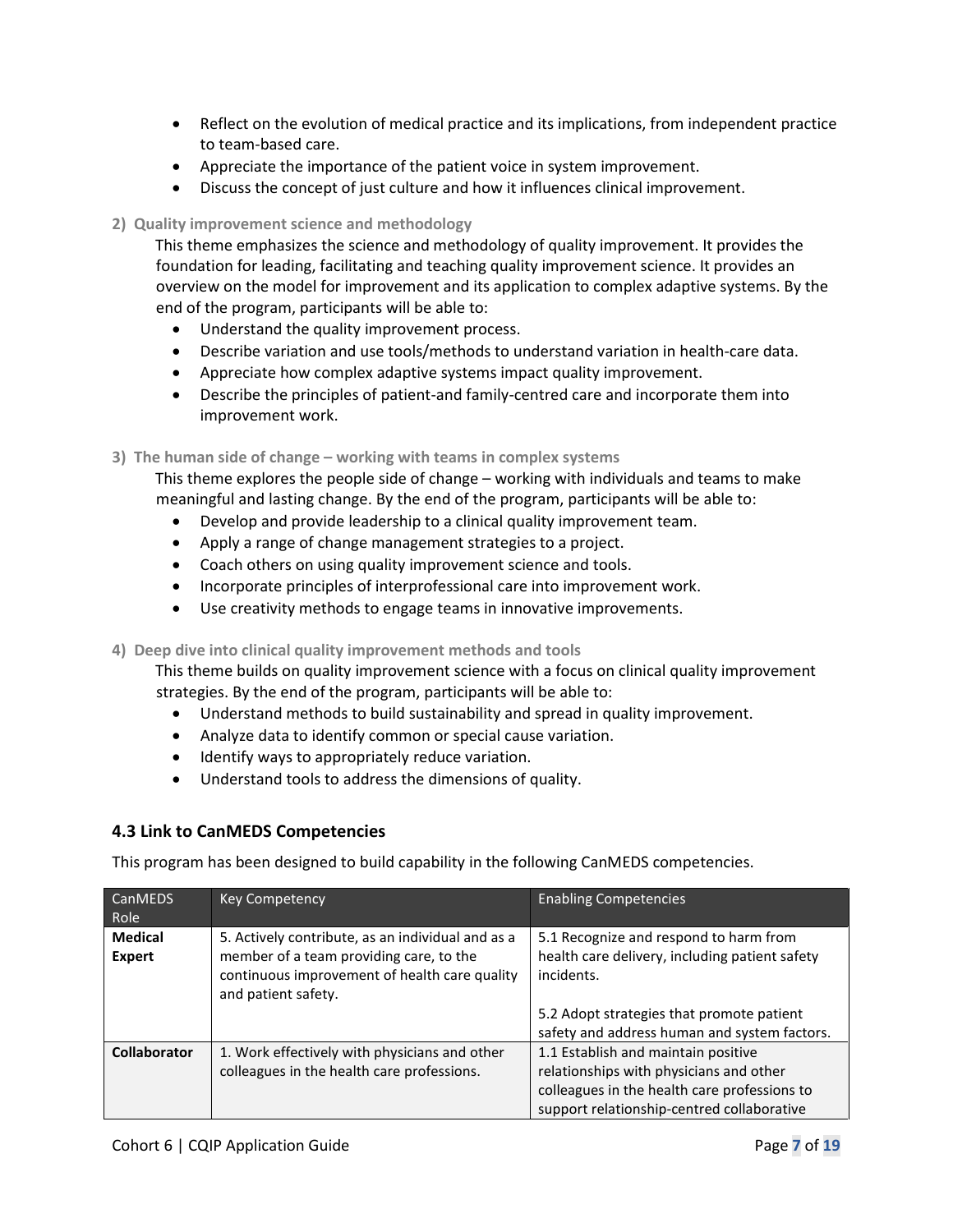|                |                                                                                     | care.                                                                             |
|----------------|-------------------------------------------------------------------------------------|-----------------------------------------------------------------------------------|
|                |                                                                                     |                                                                                   |
|                |                                                                                     | 1.3 Engage in respectful shared decision-                                         |
|                |                                                                                     | making with physicians and other colleagues in<br>the health care professions.    |
|                | 2. Work with physicians and other colleagues in                                     | 2.1 Show respect towards collaborators.                                           |
|                | the health care professions to promote                                              |                                                                                   |
|                | understanding, manage differences and resolve                                       | 2.2 Implement strategies to promote                                               |
|                | conflict.                                                                           | understanding, manage differences, and                                            |
|                |                                                                                     | resolve conflicts in a manner that supports a                                     |
|                |                                                                                     | collaborative culture.                                                            |
| Leader         | 1. Contribute to the improvement of health                                          | 1.1 Apply the science of quality improvement                                      |
|                | care delivery in teams, organizations, and                                          | to contribute to improving systems of patient                                     |
|                | systems.                                                                            | care.                                                                             |
|                |                                                                                     | 1.2 Contribute to a culture that promotes                                         |
|                |                                                                                     | patient safety.                                                                   |
|                |                                                                                     |                                                                                   |
|                |                                                                                     | 1.4 Use health informatics to improve the                                         |
|                |                                                                                     | quality of patient care and optimize patient                                      |
|                |                                                                                     | safety.                                                                           |
|                | 2. Engage in the stewardship of health care                                         | 2.2 Apply evidence and management processes                                       |
|                | resources.<br>3. Demonstrate leadership in professional                             | to achieve cost-appropriate care.<br>3.1 Demonstrate leadership skills to enhance |
|                | practice.                                                                           | health care.                                                                      |
|                |                                                                                     |                                                                                   |
|                |                                                                                     | 3.2 Facilitate change in health care to enhance                                   |
|                |                                                                                     | services and outcomes.                                                            |
| <b>Scholar</b> | 2. Teach students, residents, the public and                                        | 2.2 Promote a safe learning environment.                                          |
|                | other health professionals.                                                         |                                                                                   |
|                |                                                                                     | 2.5 Provide feedback to enhance learning and<br>performance.                      |
|                | 3. Integrate best available evidence into                                           | 3.1 Recognize practice uncertainty and                                            |
|                | practice.                                                                           | knowledge gaps in clinical and other                                              |
|                |                                                                                     | professional encounters and generate focused                                      |
|                |                                                                                     | questions that address them.                                                      |
|                |                                                                                     |                                                                                   |
|                |                                                                                     | 3.4. Integrate evidence into decision-making in                                   |
|                |                                                                                     | their practice.                                                                   |
| Professional   | 2. Demonstrate a commitment to society by<br>recognizing and responding to societal | 2.2 Demonstrate a commitment to patient<br>safety and quality improvement.        |
|                | expectations in health care.                                                        |                                                                                   |
|                |                                                                                     |                                                                                   |

#### **4.4 Link to CanMEDS-FM Competencies**

This program has been designed to build capacity and capability in the following CanMEDS-Family Medicine (CanMEDS-FM) competencies.

| CanMEDS-FM<br>Role | <b>Key Competency</b>                          | <b>Enabling Competencies</b>                      |
|--------------------|------------------------------------------------|---------------------------------------------------|
| Family             | 1. Integrate all the CanMEDS-FM roles in order | 1.4 Consider issues of patient safety and ethical |
| <b>Medical</b>     | to function effectively as generalists.        | dimensions in the provision of care and other     |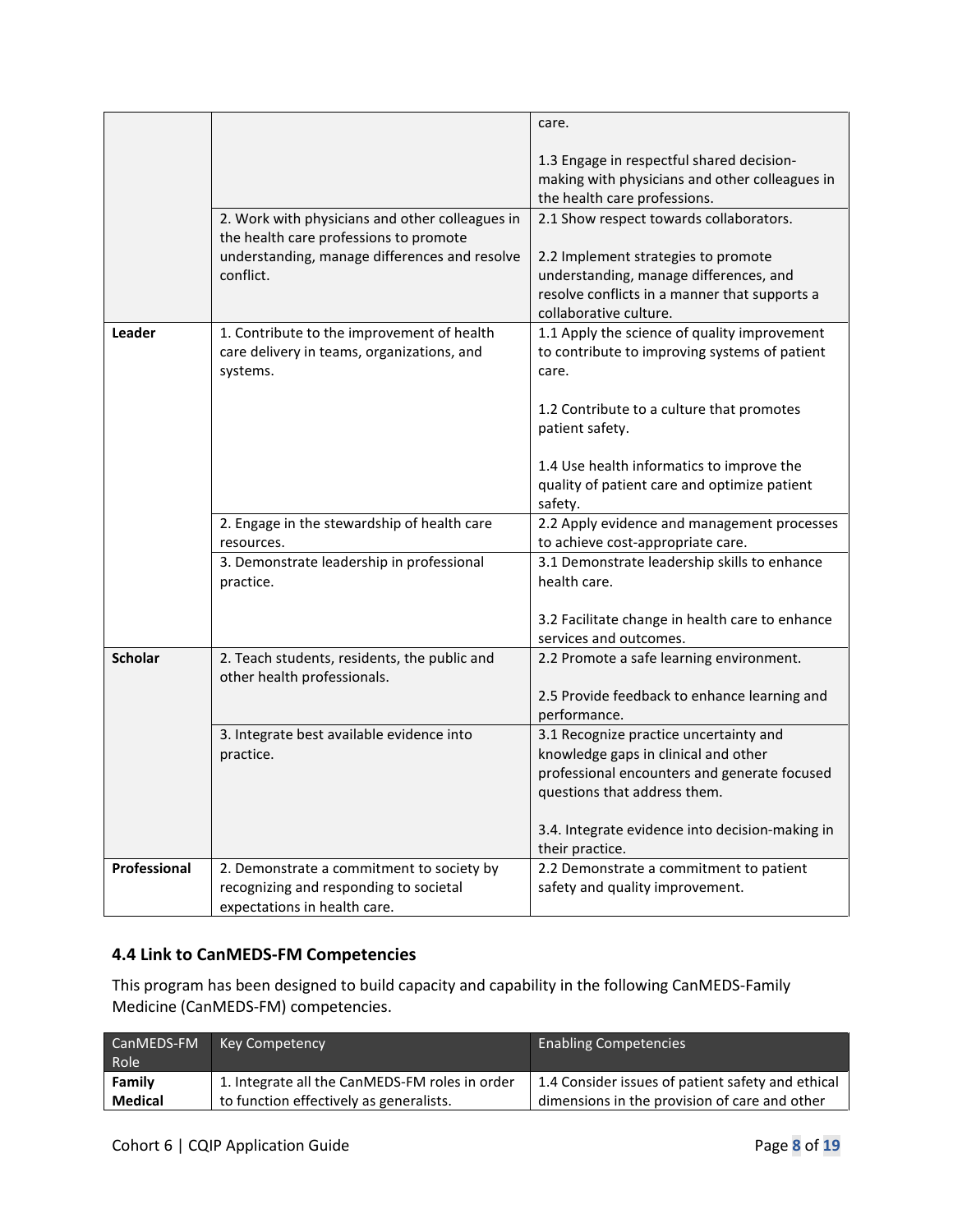| <b>Expert</b>       |                                                     | responsibilities.                                   |
|---------------------|-----------------------------------------------------|-----------------------------------------------------|
|                     | 2. Establish and maintain clinical knowledge,       | 2.4 Contribute to the enhancement of quality        |
|                     | skills and attitudes required to meet the needs     | of care in their practice, integrating the          |
|                     | of the practice and patient population served.      | available best evidence and best practices.         |
|                     | 3. Demonstrate proficient assessment and            | 3.1 Describe the components of the patient-         |
|                     | management of patients using the patient-           | centred clinical method.                            |
|                     | centred clinical method.                            |                                                     |
|                     | 7. Provide coordination of patient care             | 7.2 Apply the competencies of the Collaborator      |
|                     | including collaboration and consultation with       | role in team-based care, and when working           |
|                     | other health professionals and caregivers.          | with consulting health professionals.               |
| <b>Collaborator</b> | 1. Participate in a collaborative team-based        | 1.7 Enter into interdependent relationships         |
|                     | model and with consulting health professionals      | with other professions for the provision of         |
|                     | in the care of patients.                            | quality care.                                       |
|                     |                                                     |                                                     |
|                     |                                                     | 1.8 Utilize the principles of team dynamics to      |
|                     |                                                     | enhance team performance.                           |
|                     |                                                     |                                                     |
|                     |                                                     | 1.11 Where appropriate, demonstrate                 |
|                     |                                                     | leadership in a healthcare team.                    |
|                     | 2. Maintain a positive working environment          | 2.1 Demonstrate a respectful attitude towards       |
|                     | with consulting health professionals, health        | other colleagues and members of an                  |
|                     | care team members, and community agencies.          | interprofessional team.                             |
| <b>Manager</b>      | 1. Participate in activities that contribute to the | 1.3 Participate in systemic quality process         |
|                     | effectiveness of their own practice, healthcare     | evaluation and improvement such as patient          |
|                     | organizations and systems.                          | safety initiatives.                                 |
|                     |                                                     |                                                     |
|                     |                                                     | 1.4 Participate in continuous quality               |
|                     |                                                     | improvement activities within their own             |
|                     |                                                     | practice environment, such as practice audit.       |
|                     | 2. Manage their practice and career effectively.    | 2.3 Implement processes to ensure continuous        |
|                     |                                                     | quality improvement within a practice.              |
|                     | 3. Allocate finite healthcare resources             | 3.2 Apply evidence and management process           |
|                     | appropriately.                                      | for cost-appropriate care.                          |
|                     | 4. Serve in administration and leadership roles,    | 4.2 Lead or implement a change in health care       |
|                     | as appropriate.                                     | practice.                                           |
| <b>Scholar</b>      | 1. Maintain and enhance professional activities     | 1.7 Integrate new learning into practice.           |
|                     | through ongoing self-directed learning based        |                                                     |
|                     | on reflective practice.                             | 1.8 Evaluate the impact of any change in            |
|                     |                                                     | practice.                                           |
|                     |                                                     |                                                     |
|                     |                                                     | 1.9 Document the learning process.                  |
|                     | 3. Facilitate the education of patients, families,  | 3.8 Provide effective feedback.                     |
|                     | trainees, other health professional colleagues,     |                                                     |
|                     | and the public, as appropriate.                     |                                                     |
|                     | 4. Contribute to the creation, dissemination,       | 4.6 Select and apply appropriate methods to         |
|                     | application, and translation of new knowledge       | address the question.                               |
|                     | and practices.                                      |                                                     |
| Professional        | 4. Demonstrate a commitment to reflective           | 4.3 Reflect on practice events, especially critical |
|                     | practice.                                           | incidents, to deepen self-knowledge.                |
|                     |                                                     |                                                     |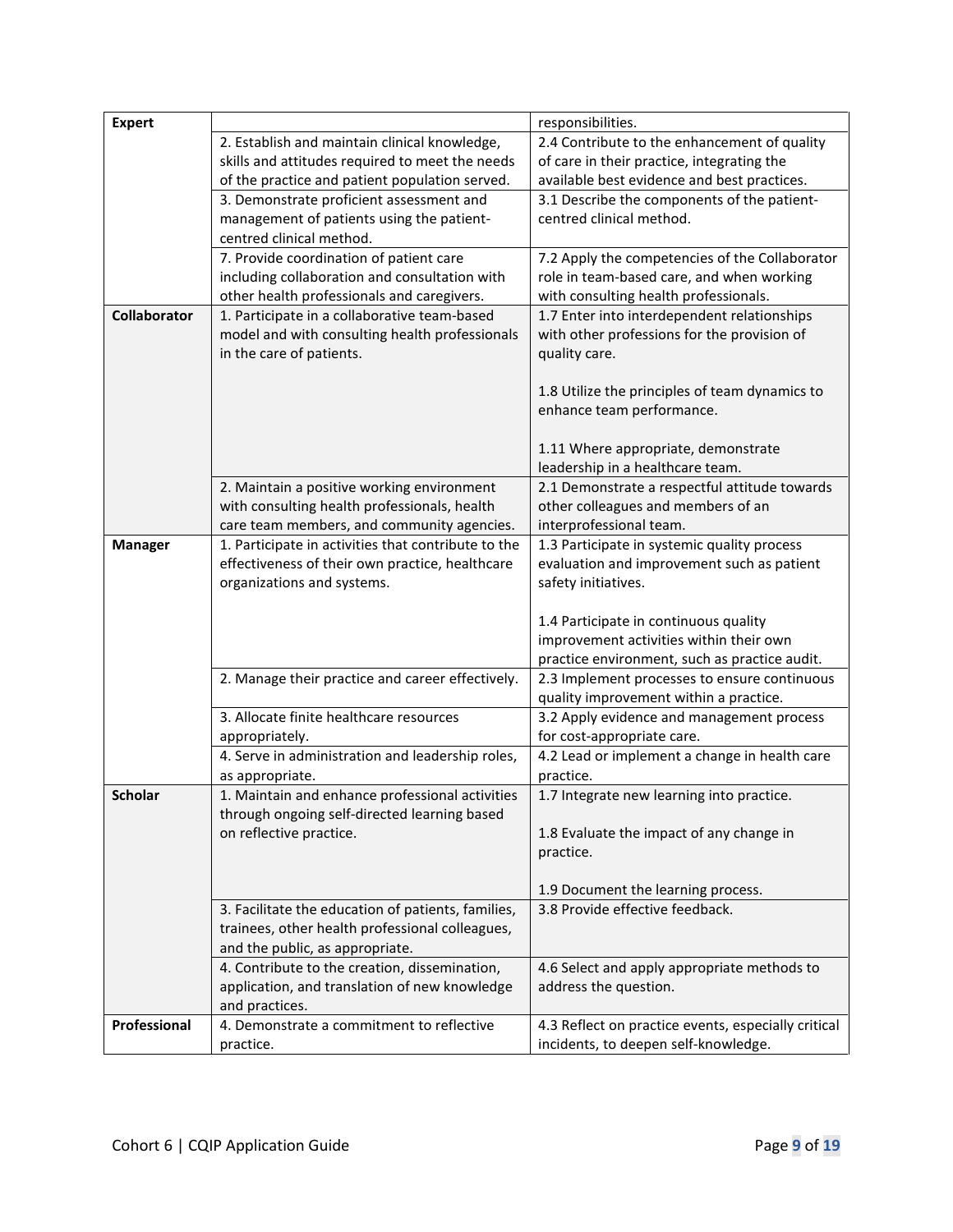## <span id="page-9-0"></span>**5.0 Guiding Principles**

This program is built on five key guiding principles:

- 1. **All teach, all learn**. Active participation is expected throughout the program at collaborative learning labs, during coaching check-ins, and through online discussions. Participants are expected to contribute to the learning environment by sharing experiences, challenges and successes as well as providing peer feedback.
- 2. **Learning requires a growth mindset**. Participants will get the most out of this program if they are able to cultivate a growth mindset. A growth mindset is the belief that abilities can be developed through dedication and hard work. It requires accepting frustration and embracing failure as an important part of the experience of learning.
- 3. **Our learning community is a safe space**. There may be times when participants will be sharing information that is personal or sensitive, such as difficult work or team experiences. It is an expectation of the program that participants will respect the confidentiality of the group and its discussions. This will allow for an environment where issues can be addressed openly and honestly.
- 4. **Shared ownership of the learning community**. Together we create our learning space. This means that everyone – participants, coaches, and faculty – has a responsibility for contributing to the development of the community. Everyone has a responsibility for sharing ideas for improvement and respectfully voicing concerns. Everyone has a responsibility for upholding the community agreements.
- 5. **To learn how, you must do**. Experiential learning is a key component of the Clinical Quality Improvement Program. Participants will have opportunities for hands-on learning and application of tools and methods. These learning activities are designed to transform knowledge into skill and put theories into action.

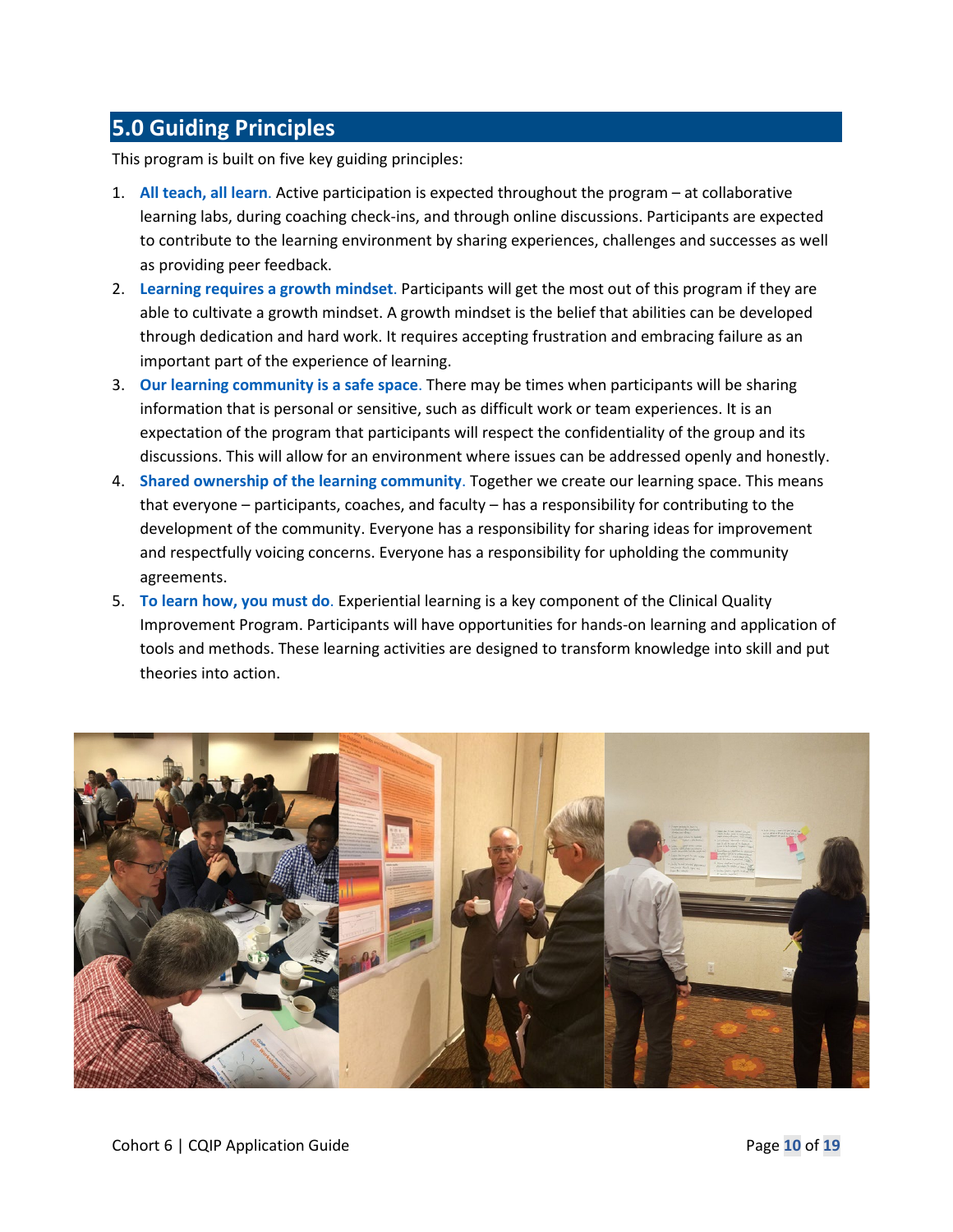## <span id="page-10-0"></span>**6.0 Cohort 6 Program Components**

#### **1) Guided Preparation and Course Pre-Work**

An essential part of the program is the hands-on learning through a clinical improvement project. Feedback from past participants of similar programs suggests that to get the most out of the program, some initial work should be completed on the project prior to the first face-to-face collaborative learning lab. This initial work includes:

- Identifying and analyzing the problem, including collecting baseline data to understand the current state.
- Developing a project focus and scope.
- Preparing a draft A3 (project plan).
- Identifying potential risks and barriers to the project.

As well, to ensure that all participants have a common understanding of improvement science language and theory, there is one online module that must be completed prior to the first in-person collaborative learning lab. This module, along with a coaching check-in, is intended to support participants in understanding the problem they're trying to solve, and thus enabling them to develop a project focus and scope.

#### **2) Flipped Classroom Learning**

This program uses a flipped classroom methodology. In a flipped classroom, foundational content (information that would typically be delivered by lecture) is delivered primarily through online modules. In-person collaborative learning lab time is used to further explore the concepts in a more active way – through discussions, simulations, or other practical exercises.

Online modules are designed for self-paced learning and are to be completed prior to the collaborative learning lab sessions**. Material covered in the online modules will not be re-delivered at the collaborative learning lab; participants are expected to come prepared to actively engage with the course concepts.**

#### **3) Action Periods**

Between learning labs, participants will be actively working with their teams on a clinical improvement project. Each action period focuses on moving through the stages of the improvement cycle, from problem identification to implementing changes.

The action period also includes learning lab preparation, such as completing the online modules and participating in discussion forums.

#### **4) Coaching Support**

Throughout the program participants will have access to support from a CQIP coach. During the guided pre-work (prior to the first collaborative learning lab), participants must check in with their assigned coach to ensure the approach to **problem analysis**, **project development** and **scoping** is on track. During each action period, participants will also check-in with their coach for support with project challenges. It is the *responsibility of the participant* to arrange a coaching support session during each action period.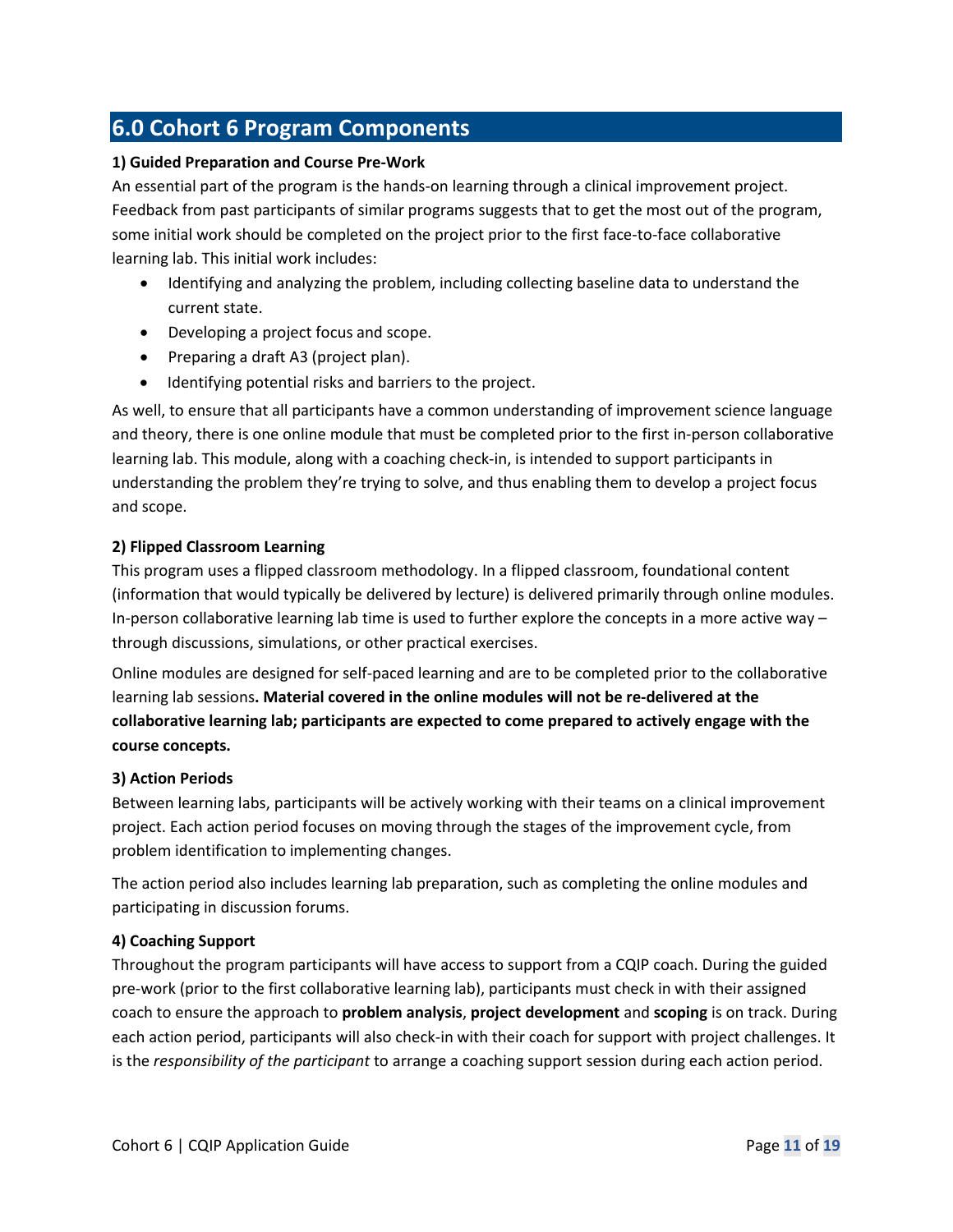## <span id="page-11-0"></span>**7.0 Curriculum Overview**

The curriculum of the Clinical Quality Improvement Program reflects the broad and deep nature of learning. The course follows the sequence of an improvement project – starting with problem identification and project planning, through to testing and implementing changes.

#### **Program Orientation**

The program for this cohort begins with approximately eight weeks of time to complete the pre-work. While most of the pre-work will be completed through self-paced and independent learning, support will be provided to ensure that participants are on track with project progress and prepared for the first in-person collaborative learning lab.

During the pre-work, participants will explore improvement science fundamentals – the system of profound knowledge, model for improvement, and problem identification strategies. They will also explore the case for quality as it pertains to the Saskatchewan health-care system context, as well as project planning and problem identification tools.

#### **Unit 1: Planning and Leading Change**

Participants will learn how to refine project plans, how to truly understand a problem, and to use a stepby-step approach in quality improvement methodology. They will also explore how to reflect on their personal leadership styles and further develop skills in leading change. This includes how to nurture teams during the early stages of a project and developing peer networks.

#### **Unit 2: Making Meaningful Improvement**

Participants will continue to explore the fundamentals of clinical quality improvement, such as working with teams, developing measures, and planning improvement. They will advance their knowledge in measurement for improvement and learn how to collect, analyze, and display data using run charts and statistical process control charts. Participants will also explore concepts of just culture and patient safety.

#### **Unit 3: Testing and Implementing Change**

Participants will continue working with the concepts of testing changes and will be able to generate change ideas using benchmarking, best practices, change concepts, and creativity methods. They will explore clinical quality improvement concepts such as pathways and protocols. They will understand how to help teams work through conflict and resistance, engage others, and communicate effectively.

#### **Unit 4: Project and Program Closure**

Participants will explore the concepts of sustaining and spreading improvements and will examine the changing role of the clinician at the end of a clinical quality improvement project. Participants will also showcase their clinical quality improvement projects.

## <span id="page-11-1"></span>**8.0 Program Schedule/Key Dates**

**All program elements listed below are mandatory.** Throughout the course, there may be additional learning opportunities. These additional learning opportunities are optional. Whenever possible, we will ensure that participants have access to the learning content (materials, webinar recordings, etc.) for any of these additional learning events.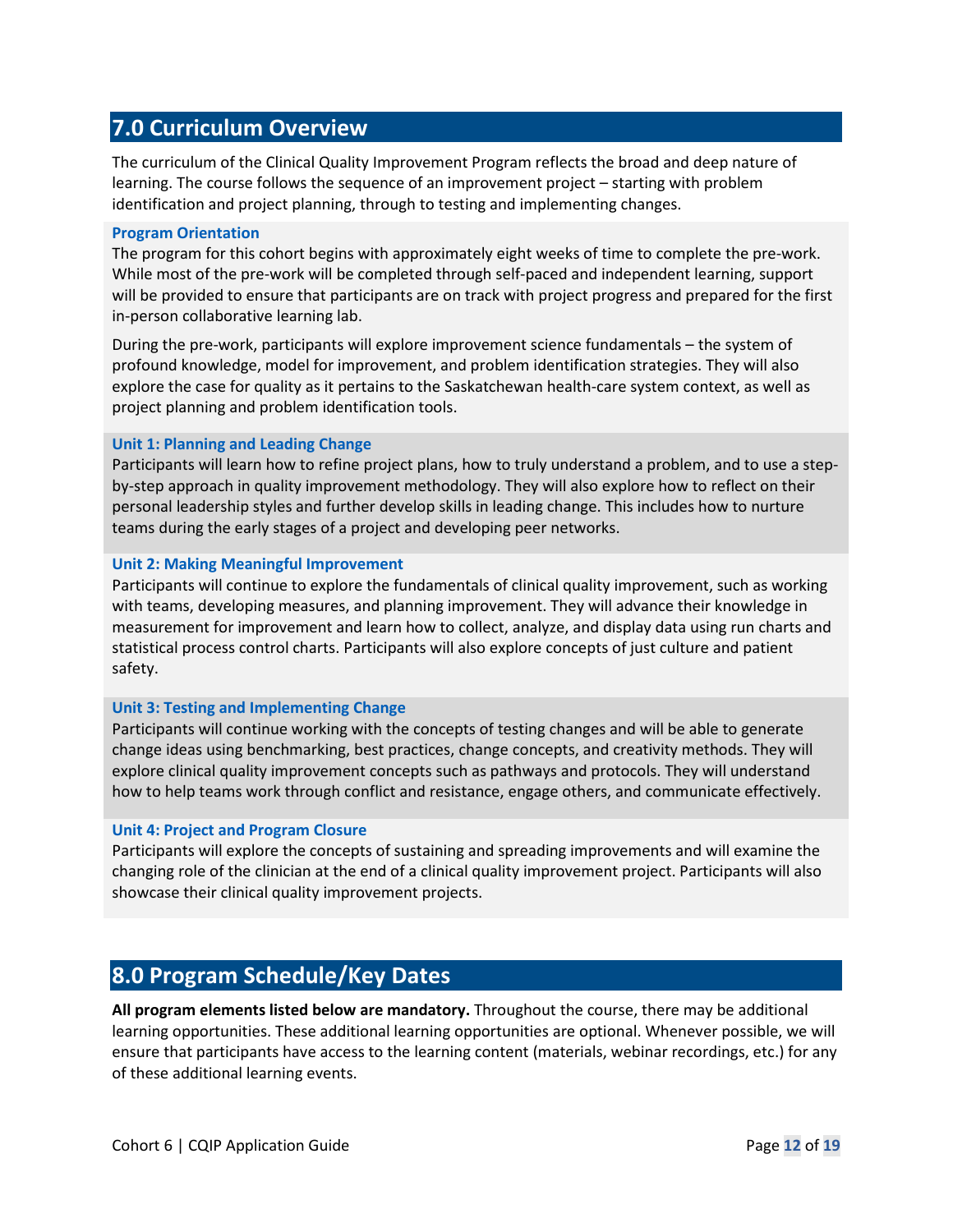**Please note: The Learning Collaborative learning labs will be hosted in Saskatoon and/or Regina. Locations will be determined based on the geographic locations of accepted program participants to minimize travel time and costs**. Due to unforeseen circumstances, the scheduled dates may change over the course of the program. However, every effort will be made to provide ample notice if a change is made.

<span id="page-12-0"></span>

| Program Element                                                                                  | Key Dates/Timeframes                                                                                                                                                                  |
|--------------------------------------------------------------------------------------------------|---------------------------------------------------------------------------------------------------------------------------------------------------------------------------------------|
| <b>Application deadline</b>                                                                      | Applications must be received by 5:00 pm on Friday, September<br>9 <sup>th</sup> , 2022                                                                                               |
| <b>Application notification</b>                                                                  | All applicants will be notified of their acceptance status by 5:00 pm<br>on October 20, 2022. Selected participants will be asked to confirm<br>their acceptance by October 28, 2022. |
| <b>Guided Preparation and Course Pre-Work</b><br>(Online modules, coaching check-in)             | November 14, 2022 - January 19, 2023                                                                                                                                                  |
| Learning Collaborative learning lab #1<br><b>Introduction to Clinical Quality</b><br>Improvement | Friday and Saturday, January 20 and 21, 2023 (location TBD)                                                                                                                           |
| <b>Action Period</b><br>(Online modules, coaching check-ins,<br>project work)                    | January 23, 2023 - March 23, 2023                                                                                                                                                     |
| Learning Collaborative learning lab #2<br><b>Planning and Leading Change</b>                     | Friday and Saturday, March 24 and 25, 2023 (location TBD)                                                                                                                             |
| <b>Action Period</b><br>(Online modules, coaching check-ins,<br>project work)                    | March 27, 2023 - June 1, 2023                                                                                                                                                         |
| Learning Collaborative learning lab #3<br><b>Making Meaningful Improvement</b>                   | Friday and Saturday, June 2 and 3, 2023 (location TBD)                                                                                                                                |
| <b>Action Period</b><br>(Online modules, coaching check-ins,<br>project work)                    | June 5, 2023 - July 27, 2023                                                                                                                                                          |
| Learning Collaborative learning lab #4<br><b>Testing and Implementing Change</b>                 | Friday and Saturday, July 28 and 29, 2023 (location TBD)                                                                                                                              |
| <b>Action Period</b><br>(Online modules, coaching check-ins,<br>project work)                    | July 31, 2023 - September 28, 2023                                                                                                                                                    |
| <b>Program Capstone Event</b>                                                                    | Friday, October 13, 2023 (location TBD)                                                                                                                                               |
| <b>Booster Session #1</b><br>(Webinar session 3 months post-Capstone)                            | January 2024                                                                                                                                                                          |
| <b>Booster Session #2</b><br>(Webinar session 6 months post-Capstone)                            | April 2024                                                                                                                                                                            |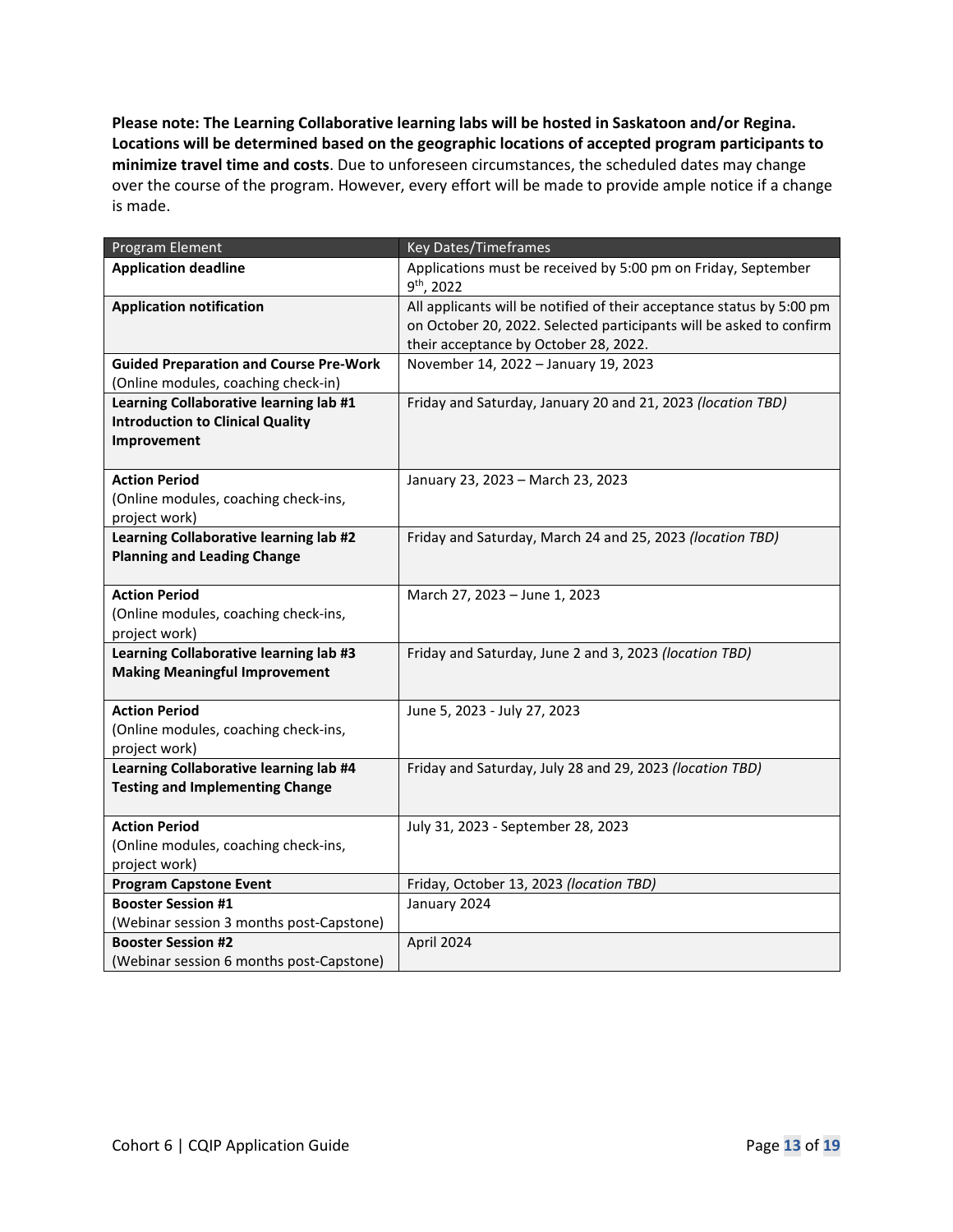## **9.0 Project Information**

#### **9.1 Project Selection**

It is essential that participants have an appropriate clinical improvement project to focus their learning. You are asked to identify a clinical problem that you will then develop into an improvement project that you will work on throughout the program. This will be reviewed by the selection committee to determine if it's a good fit for the program.

#### **Project Criteria**

An appropriate clinical improvement project meets the following criteria:

- $\checkmark$  The project focus must be related to clinical quality improvement.
- $\checkmark$  The results are expected to be significant for patients/clients and the practice or organization.
- $\checkmark$  There is a project sponsor who is committed to actively providing guidance, routinely monitoring project progress, and aggressively removing barriers. An appropriate sponsor is someone who oversees the workflow or processes that occur within the scope of your project.
- $\checkmark$  There is a team working on it, or opportunities to collaborate with others.
- $\checkmark$  When appropriate, project teams will incorporate health-care service providers that are local to where the improvement in occurring.
- $\checkmark$  It is scoped appropriately so it can reasonably be completed in 6 to 8 months. Within this timeframe, one could expect to answer the question, "How do you know a change is an improvement?"
- $\checkmark$  It must be measurable participants will be expected to track improvement measures (outcome, process, and balancing) on run and control charts.
- $\checkmark$  It must clearly align with a health system strategic priority (see [SHA,](https://www.saskhealthauthority.ca/sites/default/files/2022-04/THE-2022-2023-SHA-ROADMAP_Website.pdf) [SMA](https://www.sma.sk.ca/kaizen/content/files/18_04_05%20Strat%20Plan%202018-2022%20FINAL%20(WEB)%20(1).pdf) and [provincial](https://pubsaskdev.blob.core.windows.net/pubsask-prod/126407/HealthPlan_2021-22.pdf) health system priorities for reference).

#### **Project Components**

Projects must have a clinical quality improvement focus. This means that projects must include the following components:

- **Projects must be interprofessional.** The project must engage others in the health system. Projects must have a broader scope than an individual clinician's practice – i.e., instead of improving one's own referral practices, a project might look at reducing referral variation across a clinic.
- **Project must go beyond data collection.** The project should be one that allows the team to test changes and potentially show improvement on a project aim. Tests of change should be started within the 10-month timeframe of the program. The project focus must clearly outline what will be better for patients.
- **The project must be linked to health outcomes.** The improvement must in some way be tied to health outcomes (an improvement for either individual patients or populations).

#### **Project Examples**

These are examples from previous CQIP cohorts of the types of clinical quality improvement projects that would be appropriate for this program: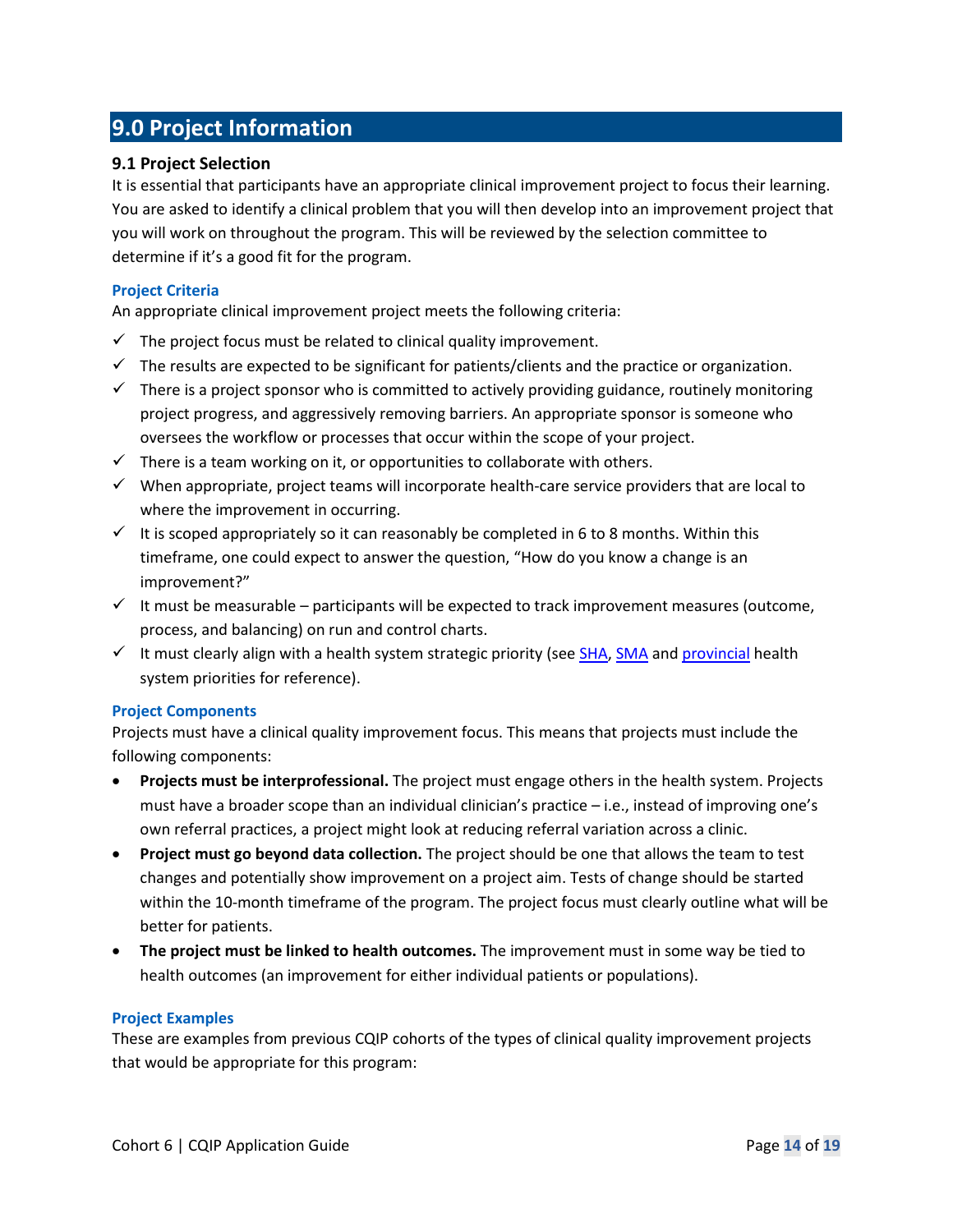#### *Example: Optimizing Pre-Operative Testing in the Saskatoon Health Region*

This project focused on reducing unnecessary pre-operative testing for elective hip or knee surgery. The team developed a protocol that guides the selection of appropriate investigations based on a patient's health status, comorbid illness and risk of surgical procedures.

*This cohort 1 project linked to the appropriateness strategy in the Saskatchewan health system plan.*

#### *Example: Improving the Continuity of Care through Effective Communication between Clinicians in the Battlefords*

This project aimed to improve communication between the acute care team and the primary care team after a hospital stay. The team provided hospitalists with a discharge summary template and adapted order sheet to better communicate medication regimens and changes to outpatient physicians. *This cohort 2 project linked to the connected care strategy in the Saskatchewan health system plan.* 

#### *Example: Appropriateness of Emergent CT Scans of the Brain in Prince Albert*

This project aimed to reduce the number of inappropriate emergent CT scans of the brain. The team deployed a guideline-based tool to support physicians in making decisions about the appropriateness of an emergent CT scan.

*This cohort 2 project linked to the appropriateness strategy in the Saskatchewan health system plan.*

You may wish to review more [past CQIP projects.](https://www.saskhealthquality.ca/training-webinars/cqip/cqip-projects/)

#### **9.2 Project Sponsor**

The project sponsor is the person (or persons) in the participant's organization who provides the resources for the work, minimizes organizational obstacles or barriers to the improvement effort, and keeps leaders apprised of the improvement journey (as applicable). In the health authority, the sponsor may be an operational Director (if the project is intra-departmental) or an Executive Director/Physician Executive (if the project is inter-departmental). In a practice setting, the sponsor may be the clinic owner or the most senior physician. In some cases, the participant may also be the project sponsor. In these cases, the participant might want to consider what other supports they need to lead the project.

#### **Project Sponsor Expectations**

The project sponsor is a key role for project success. In agreeing to be a project sponsor, the sponsor is committing to the following:

- **Regularly communicates with the project lead.** While the project sponsor may not attend all team meetings, there should be a communication plan in place for keeping them aware of progress and challenges. This is a shared responsibility between the participant and the sponsor.
- **Removes barriers and support project progress.** The sponsor must actively work to remove project barriers and support project progress. This could include collaborating with other leaders, raising issues with executive leadership, or other approaches.
- **Allocates resources and link to supports.** As required, the sponsor will allocate resources (human, technical, financial) to support the project. This may include a measurement and data analyst, patient family partner(s), or quality improvement specialist in your area (see 9.3 for more information).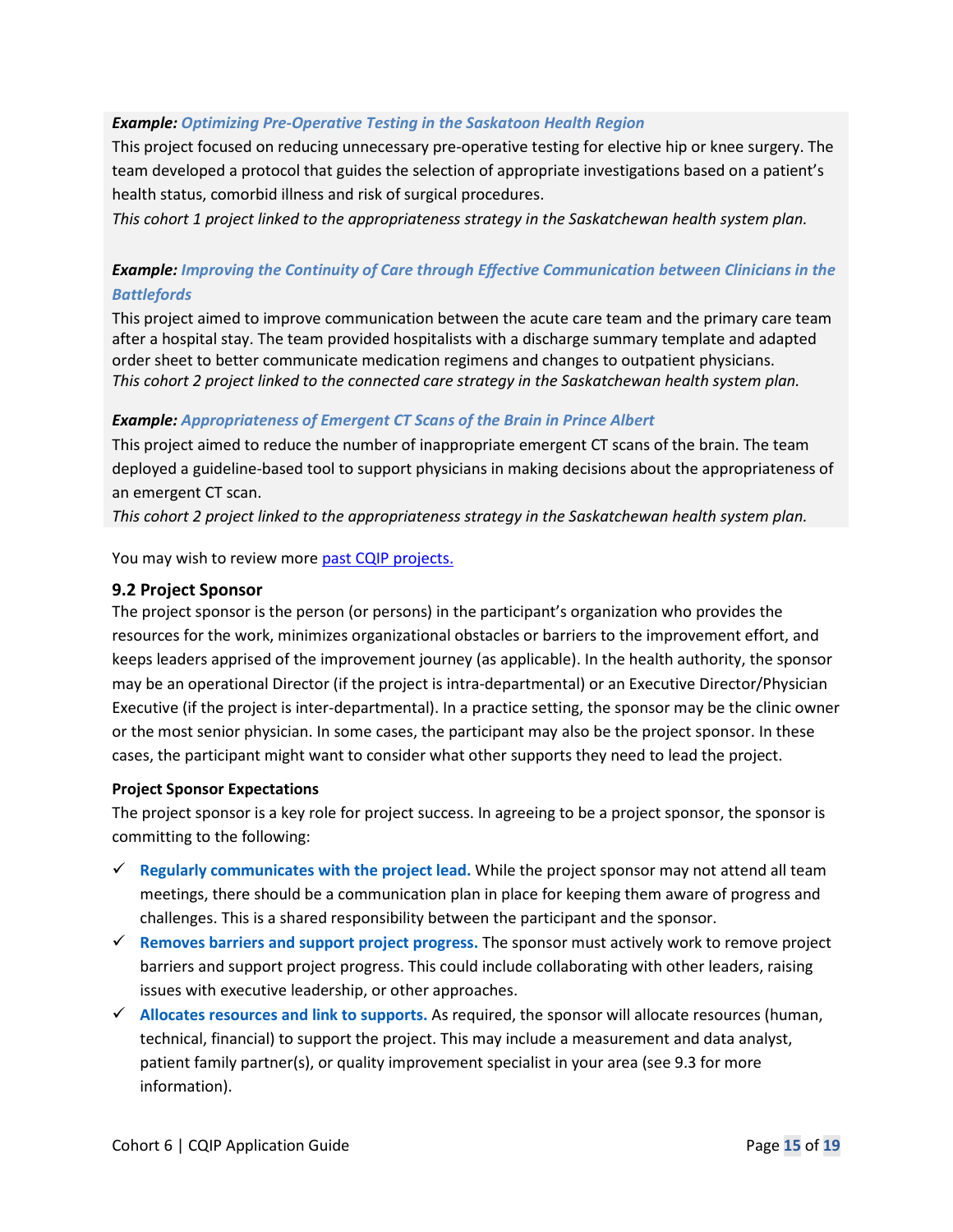- **Provides the participant with regular feedback.** Throughout the program, sponsors should be providing regular feedback to the participant on what is working well and areas for further development.
- **Attends the capstone collaborative learning lab**. **Sponsors are required to attend the capstone collaborative learning lab**.

**Please note:** In most cases, a participant will have two co-sponsors. One will be an operational project sponsor who is responsible for supporting and removing barriers for the clinical improvement project work. The other sponsor is an administrative program sponsor and will support/free up time for the participant to complete all required program elements. *See section 11.0: Sponsor Selection for more information.*

#### **9.3 Additional Project Supports**

#### **Measurement and Data Analysis Specialist**

The role of the measurement and data analyst is to provide expert-level support for participant's clinical QI projects. Key expectations for this role:

- Coach project teams on creating and implementing a data collection plan.
	- o Assist project team with identifying project measures.
	- o Assist project team with developing operational definitions.
	- $\circ$  Guide project team on data collection plan, including support for developing data collection tools and processes.
- Support project teams with data analysis.
	- $\circ$  Use statistical process control software to create relevant and appropriate charts.
	- $\circ$  Guide team in using other methods to display and interpret data (i.e., Pareto charts).
- Connect project teams with data resources, as needed.
	- $\circ$  Provide support in accessing other sources of data (such as utilization information, or other administrative data available within the health system).
	- $\circ$  Assist project team in working through logistical issues (such as privacy, ethics, etc.) related to project measurement.

#### **Patient Family Partners**

Patient family partners have lived experience with health care, either as a patient or a family member. The role of the patient family partner is to bring the unique perspectives of someone who has recently experienced care related to the clinical QI project. Key expectations for this role:

- Passion for patient-centred care and desire to improve care for all patients and their families.
- Talk about positive and negative experiences as a patient or family member.
	- $\circ$  Ability to reflect on what went well and how things could have been done differently, and to consider beyond one's own personal experiences.
- Collaborate with the project team.
	- o Participate in team meetings, as needed and desired.
	- o Speak up and share suggestions and ideas for improvement.
	- o Ask questions for clarification, when needed.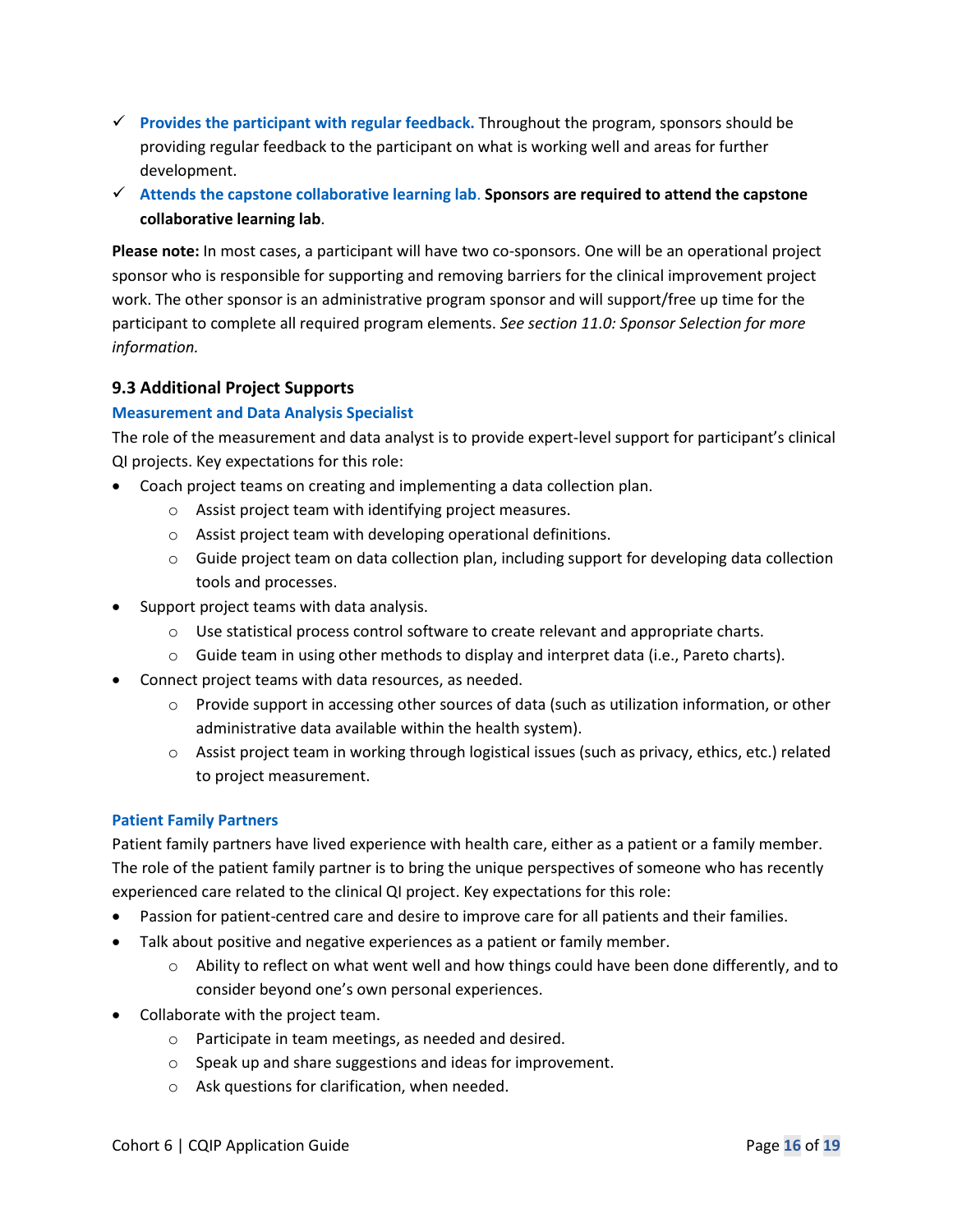- o Consider multiple and sometimes competing perspectives.
- o Maintain confidentiality of sensitive information related to the project.
- Contribute to activities related the clinical QI project, including but not limited to:
	- o Reviewing or creating informational or educational materials for a lay audience.
	- o Partnering with community stakeholders, if applicable.

#### **9.4 Ethics and Privacy Considerations**

The issue of ethics review is an important one to consider when you are planning your improvement project. Ethics reviews are required for research studies; however, there are differences in opinion about whether quality improvement projects require ethics review. It is up to participants to discuss the issue with their sponsors or senior leaders to determine if an ethics review is required.

Regulations set out by the Health Information Protection Act (HIPA) may also impact improvement projects. Again, it is up to the participant to discuss the project and, in particular, any data being collected, with the privacy officer for their organization to determine if project plans are in compliance with HIPA.

## <span id="page-16-0"></span>**10.0 Program Materials and Resources**

- **Computer and internet connection.** Participants will require a computer with reliable internet connection and administrative rights to download and install software and applications.
- **Moodle.** This program uses an online learning platform called Moodle. Participants will be provided with a user account and password to access the online materials.
- **Microsoft Excel.** Participants will need to have access to the Excel program to complete some course assignments, as well as for use with their clinical improvement project measures. Participants should have a working knowledge of Excel.
- **QI Macros Microsoft Excel Add-In Program.** This is the software that will be used in the program for the Collaborative Learning Lab 3. It can be purchased and downloade[d here.](https://www.qimacros.com/) It is compatible with both PCs and Mac computers.
- **Recommended Reference Books**
	- o **The Improvement Guide: A Practical Approach to Enhancing Organizational Performance**. (2nd edition), Gerald J. Langley, Ronald D. Moen, Kevin M. Nolan, Thomas W. Nolan, Clifford L. Norman and Lloyd Provost.
	- o **The Team Handbook**. (3rd edition), Peter R. Scholtes, Brian L. Joiner, and Barbara J. Streibel.
	- o **The Health Care Data Guide: Learning From Data to Improve Health Care,** Lloyd Provost and Sandra Murray.
	- o **Understanding Variation: The Key to Managing Chaos,** Donald Wheeler.

### <span id="page-16-1"></span>**11.0 Sponsor Selection**

The sponsor is the person(s) in your organization who provides the resources required to support and nurture the project. The sponsor(s) will also ensure that the CQIP participant has dedicated time to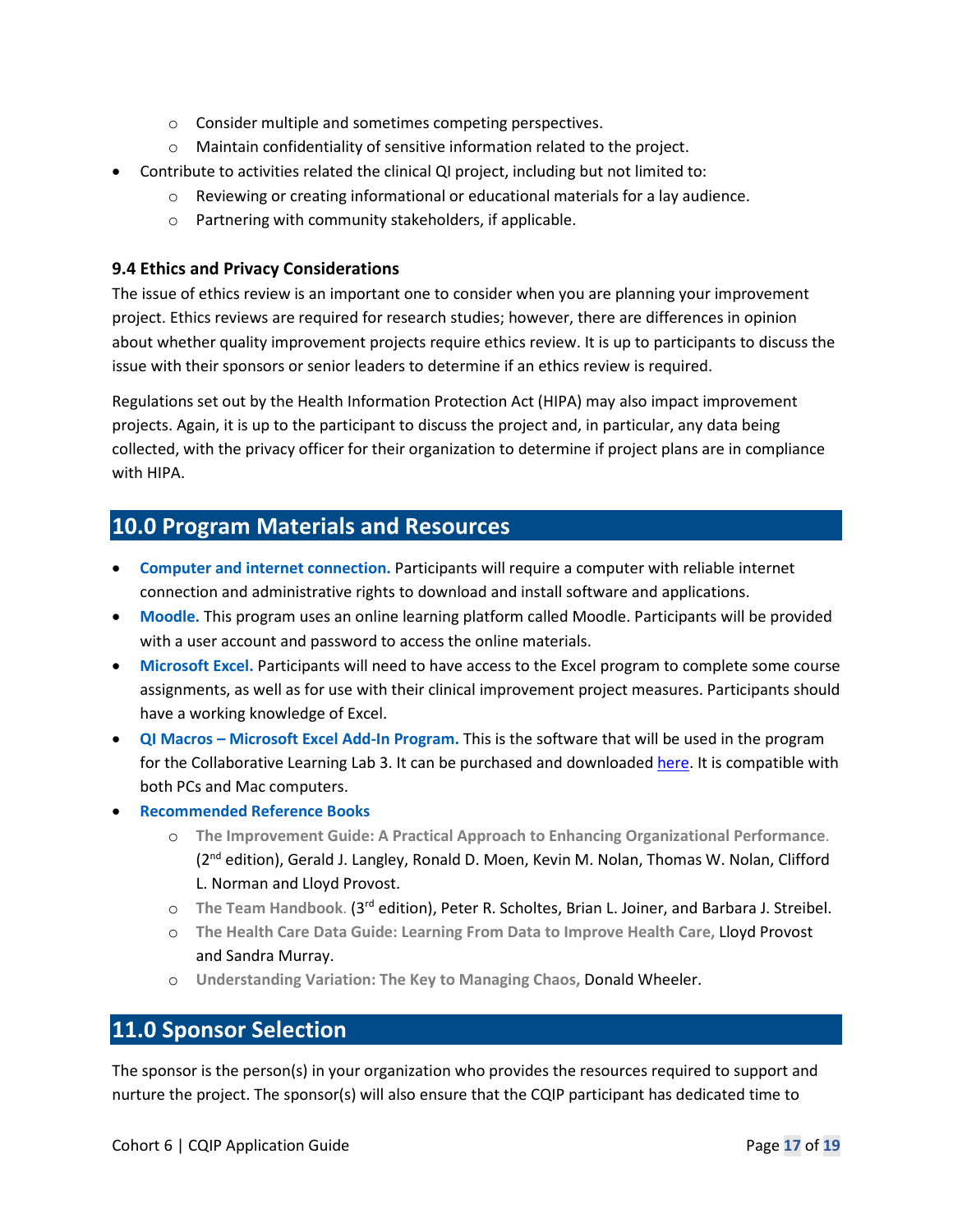complete online learning and assignments, support his/her project team, and attend the five mandatory in-person Collaborative Learning Labs.

The CQIP participant should have two co-sponsors - a project sponsor and a program sponsor:

- The **project sponsor** is operational and is responsible for supporting and removing barriers for the clinical improvement project work.
- The **program sponsor** is administrative and supports/frees up time for the participant to complete the required program elements. Depending on the participant's role/context, applicants may not necessarily need a program sponsor (if they are a contractor, for example).

The recommended time allocation for participation in CQIP is approximately 0.1 FTE, which translates to about 4-5 hours per week during non-lab weeks.

#### **Note to Applicants:**

• Please have your proposed sponsor(s) complete *Form 2: Project Sponsor Form* and *Form 3: Program Sponsor Form,* collect the completed forms, and send them along with your application package.

## <span id="page-17-0"></span>**12.0 Frequently Asked Questions (FAQs)**

#### **1) I have an idea for a clinical quality improvement project but I'm not sure it will work. Can I modify my project after I submit my application?**

Yes. One of the key learnings of the Clinical Quality Improvement Program is to lead with the problem you're trying to solve rather than the solution. In other words, identifying the problem to be solved is the first step in the quality improvement process. The pre-work stage of the program is devoted to understanding the problem to better define your project. After going through the process of analyzing the problem, collecting baseline data, and understanding the current state, you will be better equipped to develop your project idea, focus, and scope.

#### **2) How will participants be selected? What are the selection criteria?**

All applications will be reviewed and evaluated based on the selection criteria, outlined below. A selection committee will review the applications and make recommendations to the Health Quality Council regarding acceptance to the program. The CQIP advisory group will make the final decision on the participant list. Applications will be reviewed with a focus on three main categories:

- **1) Participant information.** Applications will be evaluated based on the applicant's goals and how well they align with the program goals. Applicants will also be assessed based on previous QI experience, with preference given to those at an introductory or intermediate level, rather than advanced candidates. Preference will also be given to those working in a clinical context as their primary role.
- **2) Problem identification.** Applications will be evaluated based on the problem identified and the understanding of the problem. The evaluation will include the potential impact of solving that